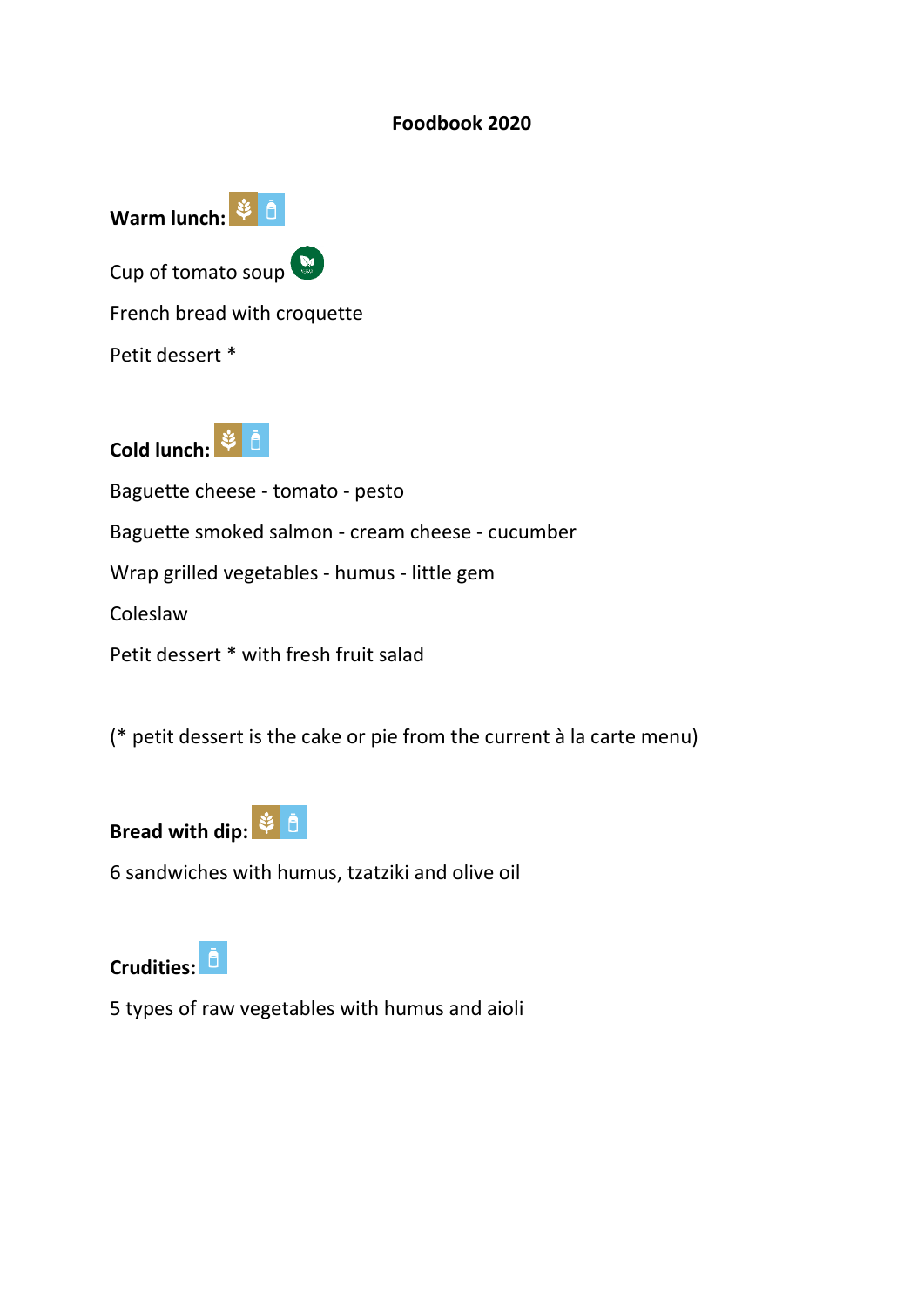#### **Snacks**

### **Snack platter cold per portion:**

4 x beef sausage, 4 x salami, 4 x young cheese, 4 x old cheese

**Snack platter warm per portion:**

2 x bitterbal, 2 x cheese soufflé. 2 x vegetarian springrolls, 2 x spicy chicken springrolls (all snacks can also be ordered separately per portion of 8)

### **Other hot snacks, 8 pieces per serving:**

| Vegan bitterballen |  |
|--------------------|--|
| Vegan samosas      |  |
| Shrimp croquettes  |  |

*\* All snacks can only be ordered per portion of 8 pieces*

*\*\* All snacks are served with matching sauces and / or garnish*

**Canapés 5 items, 2 per serving:**

Cream cheese & salmon

Tuna salad

Artichoke & humus

Prosciutto & green asparagus

Potato salad with quail egg

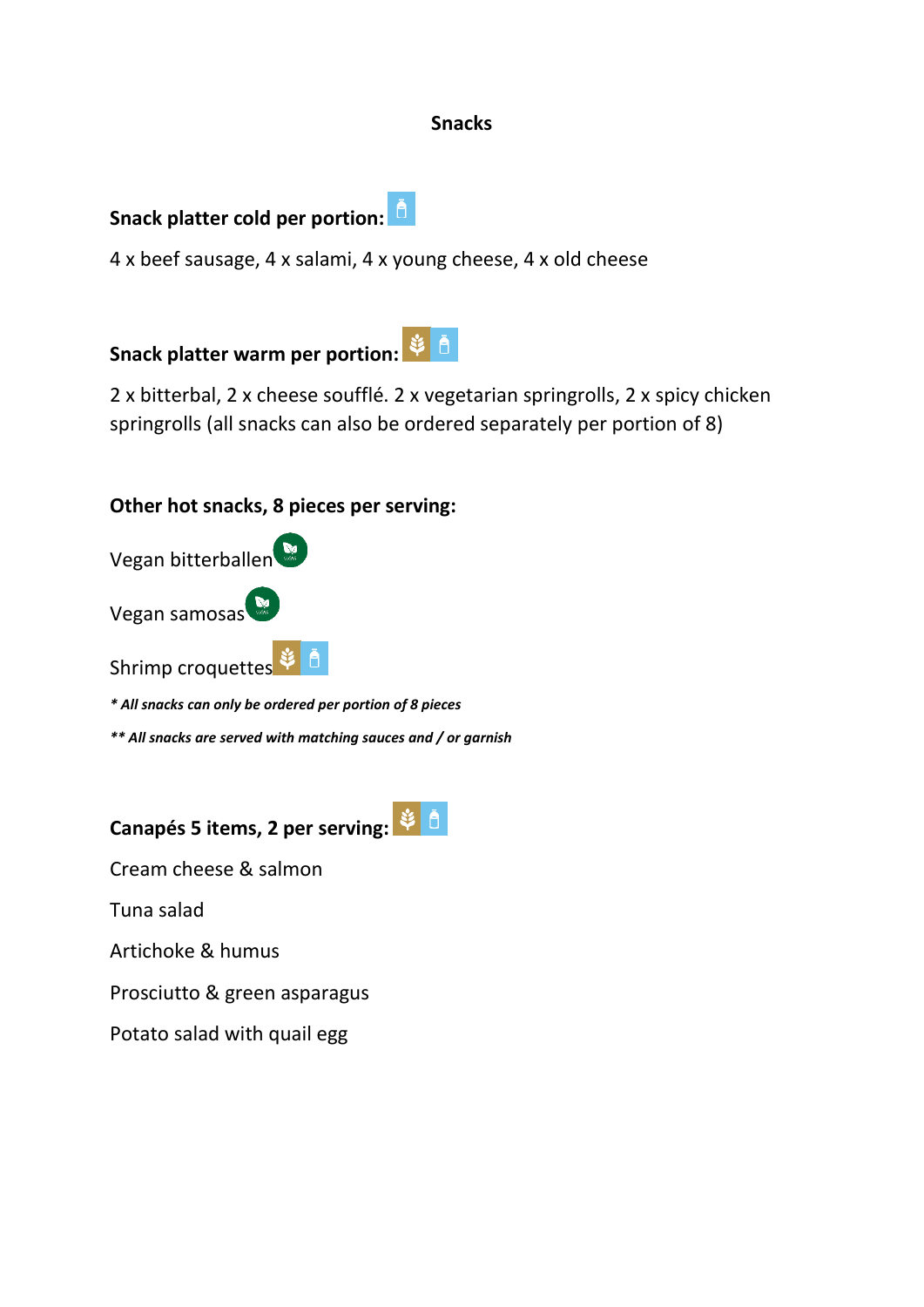

4 types of foreign sausage / ham with olives and sweet and sour



5 types of Dutch cheese with apple syrup, walnuts and fig bread

### **Various platters**

### **Dutch fish platter mixed:**

2 x Dutch herring, 1 side steamed mackerel, ± 100 gr smoked salmon, 2 glasses of crayfish cocktail.

#### **Dutch herring:**

4 pieces of Dutch herring with onions and pickles



Cooked mussels - 2 scallops - 2 prawns - shellfish cocktail - smoked salmon with croutons, sweet and sour and various sauces

#### **Oysters:**

12 pieces Fine de Claire de Bretagne with lemon and red wine vinegar

### **Louman's sausages from Amsterdam in the Jordaan:**

3 types of sausage, 4 slices per type, with mustard and sweet and sour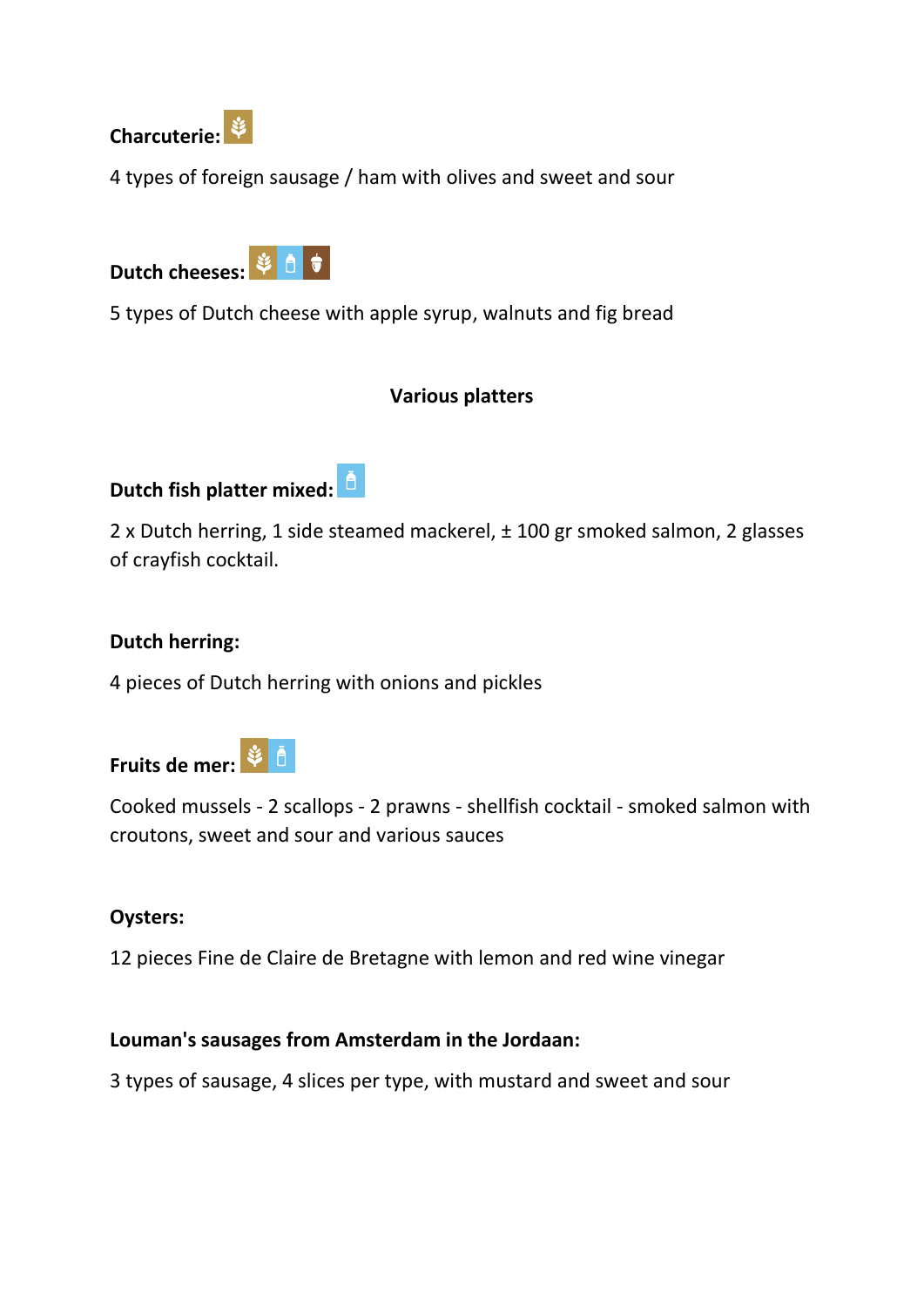# **Mediterranean plateau:** ジ 直 す



Combination of various cheeses and sausages with olives, artichoke, melon and bread with dip



4 x Chicken piri piri, 4 pieces of albondigas, 4 pieces of prawn croquette, 4 pieces of calamari, 4 pieces of peppadew and 4 pieces of bread with aioli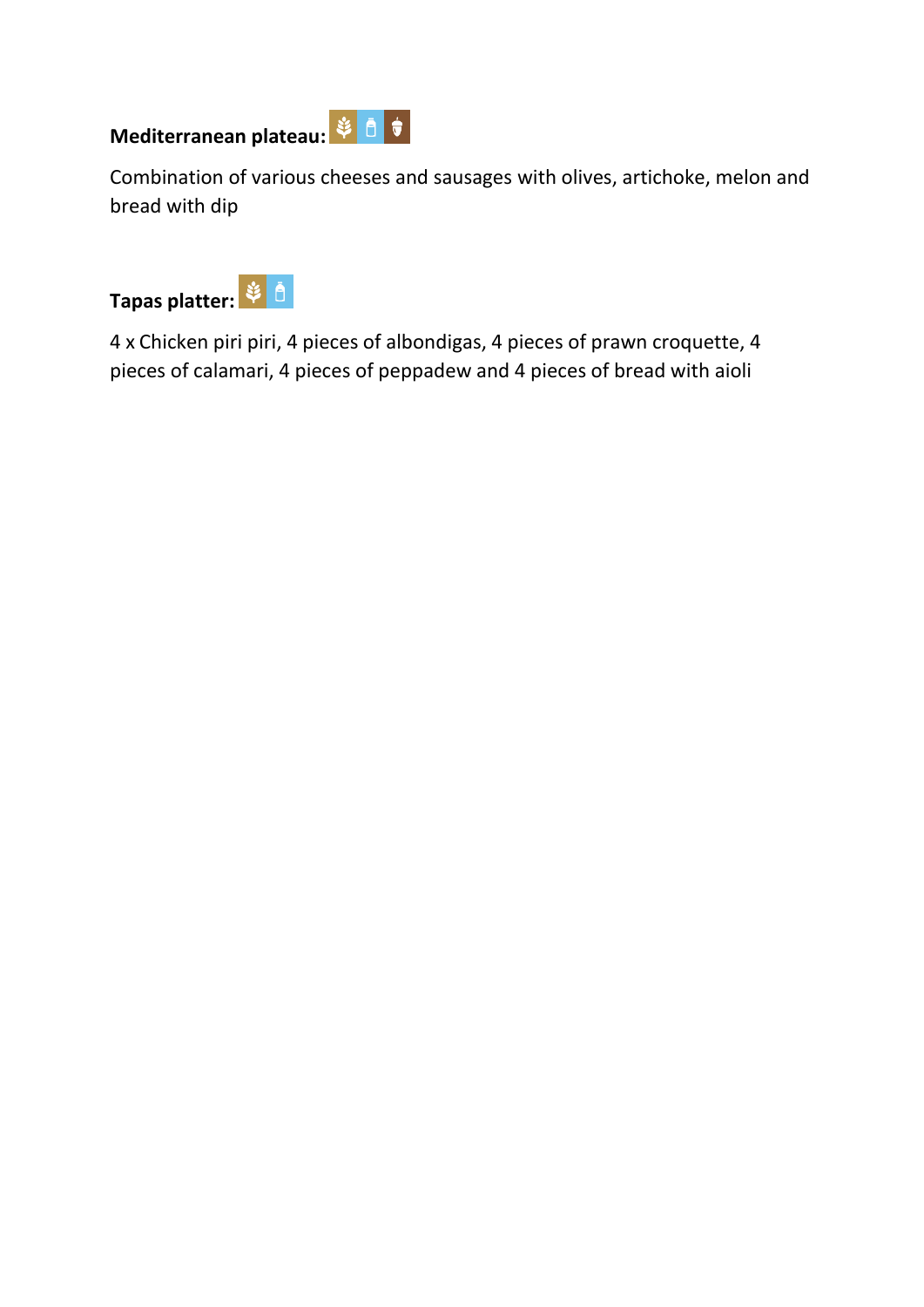### **Buffets**

All buffets are served with bread, butter and oil (Minimum purchase of 6 people)



Dutch herring with onions and pickles Amsterdam sausages with Kesbeke sweet and sour Raw vegetables salad with Egmonds goat cheese Cocktail of crayfish and Dutch shrimps Season stew with smoked sausage or veal meatball and gravy of beef Roasted sea bass with potatoes, carrots, peas and white wine sauce

# **Italian buffet:**

Caprese salad with pine nuts and basil

Vitello tonato: fricandeau of veal with tuna mayonnaise and capers

Salad of grilled vegetables with fresh sheep cheese and balsamic vinegar

Antipasti with prosciutto, pecorino, grapes, artichoke, olives and croutons

Pasta with roasted chicken, mushrooms, black olives, pesto and Parmesan cheese

Richly filled risotto with salmon, cod and seafood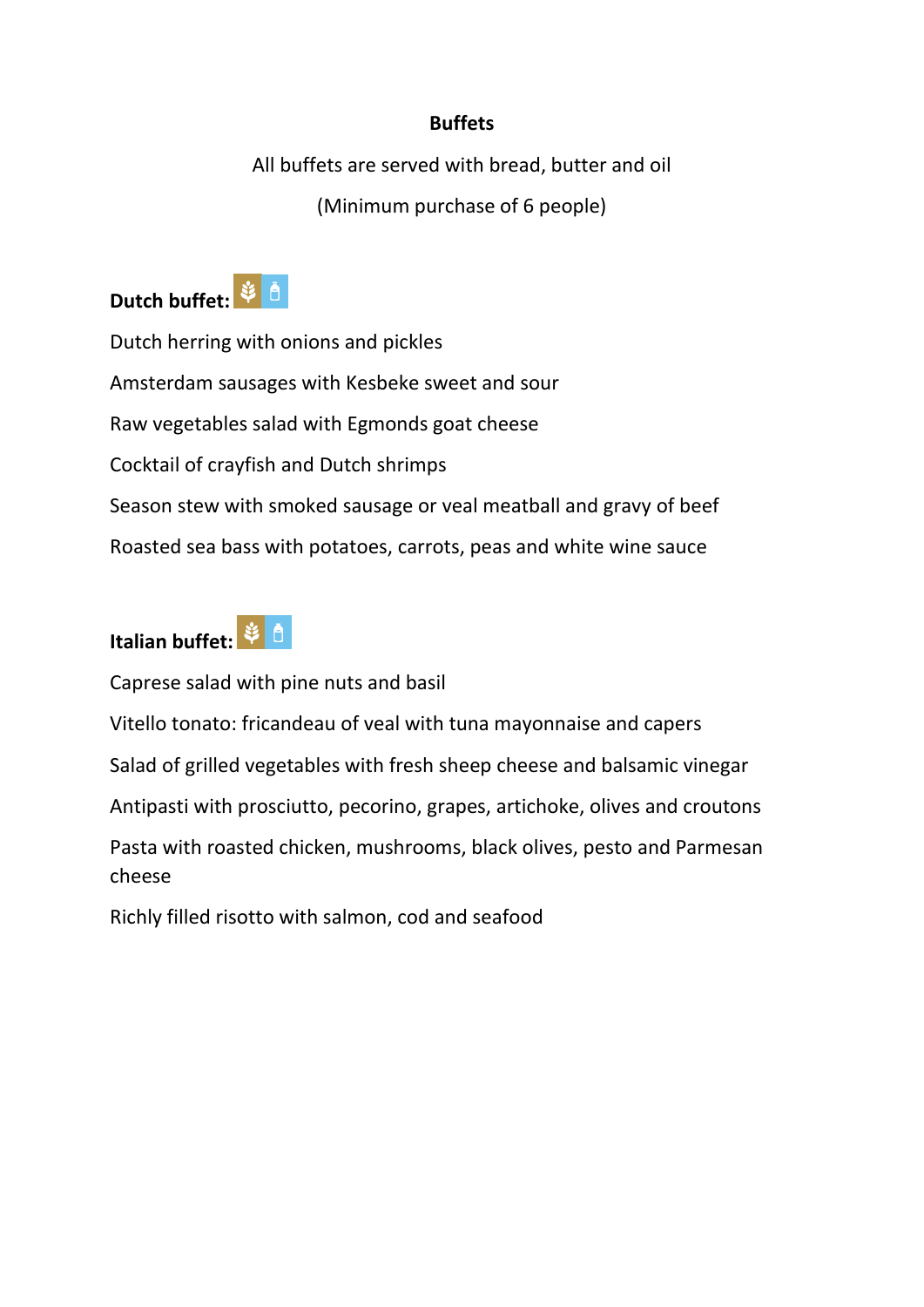### **Mediterranean buffet:**

Nicoise salad with tuna, small patatoes, haricot verts, quail egg and anchovy

Couscous tabouleh with feta, coriander salsa and green olives

Prosciutto with green asparagus, grilled artichoke, roasted paprika and tahini sauce

Mezze assortment with prosciutto, boccocini mozzarella, mini-vine tomatoes, peppadew and melon

Brandade de bacalhau au gratin with capers and arugula

Turkish pasta with a spicy sauce of minced lamb, ratatouille, tomato and smoked paprika with aioli



### *These items can only be ordered separately to replace 1 of the above dishes*

Raw vegetable salad with goat cheese from Egmond

Caprese salad with pine nuts and basil

Couscous tabouleh with feta, coriander salsa and green olives

Salad with grilled vegetables, fresh sheep cheese and balsamic vinegar

Spicy tomato pepper risotto with black olives and arugula

Turkish pasta with spicy tomato sauce, ratatouille, and smoked paprika with aioli

Vegetarian stew of the season with vegetarian smoked sausage

### **Satay buffet:**

3 Skewers of chicken satay pp with satay sauce, French fries, coleslaw and prawn crackers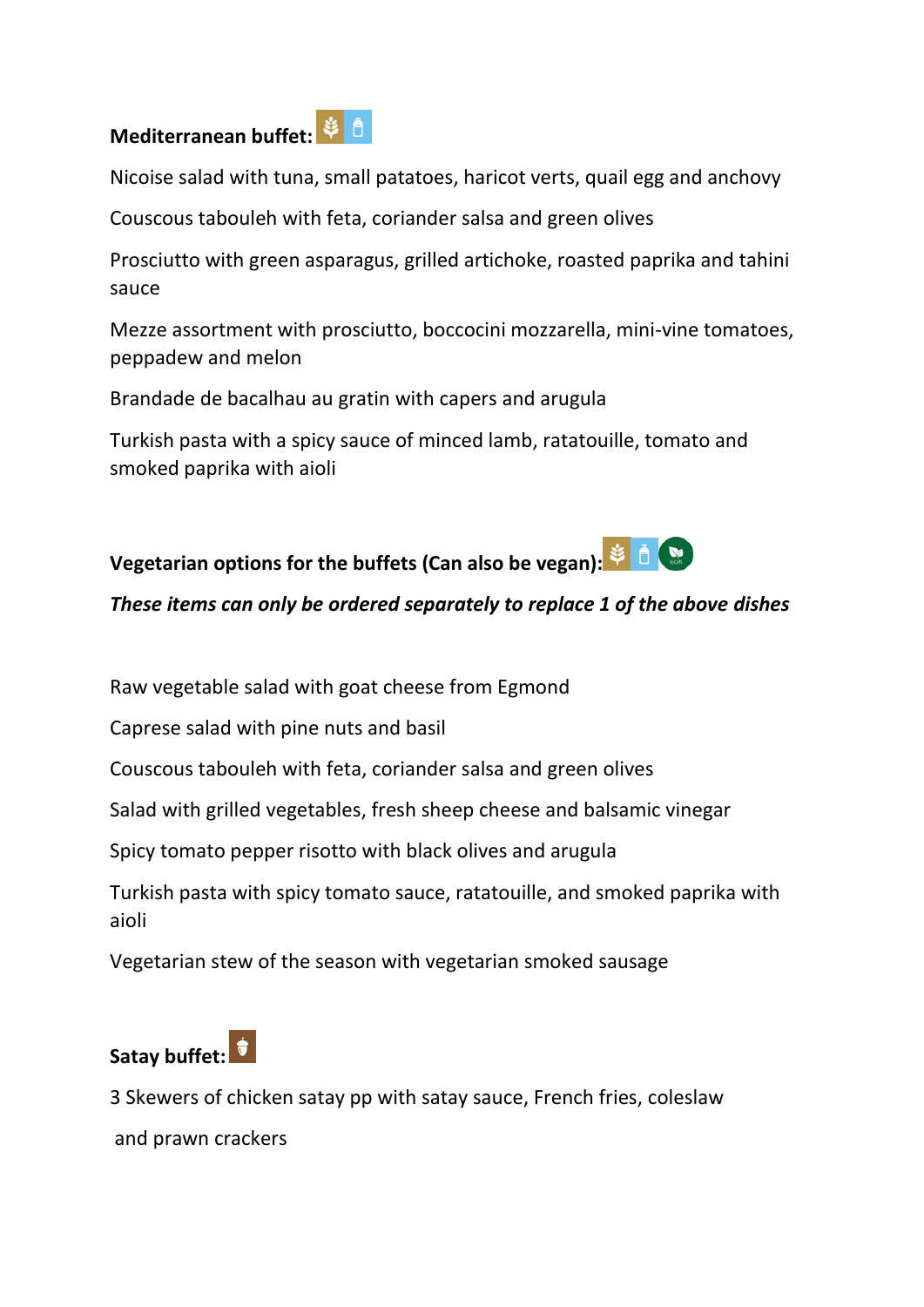

The current à la carte dessert

# **Dessert buffet:**

The current à la carte dessert extended with whipped cream puffs, fresh fruit and stuffed oublie

The dessert buffet can be served on trays as well as on individual plates, please indicate this when ordering



A smaller version of the à la carte dessert, served in a whiskey tumbler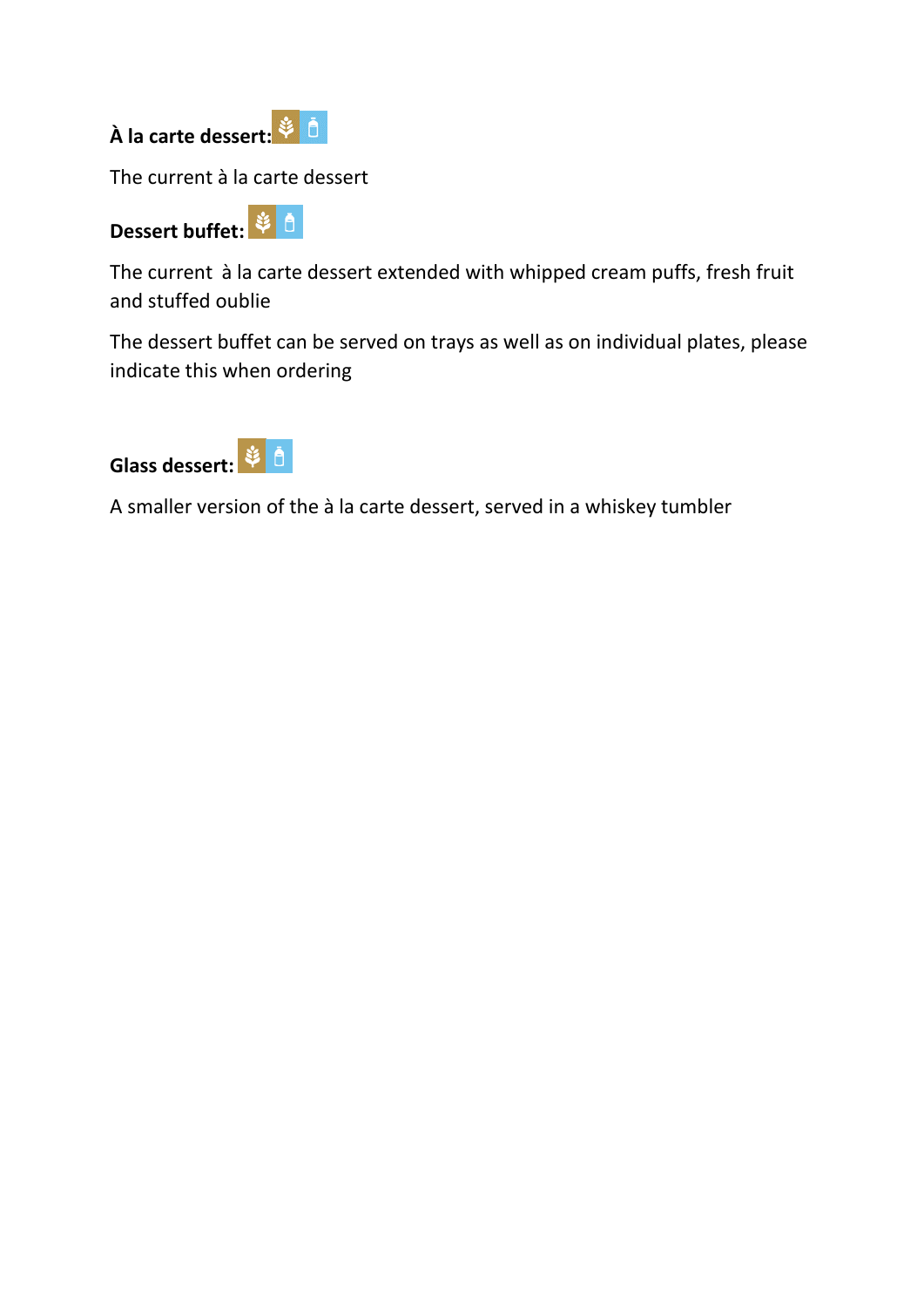### **walking dinner**

### **(Minimum order 6 people)**

### **6 small dishes that can be eaten while standing**

## **Cold: <sup>等自</sup>**

Cocktail of crayfish and Dutch shrimps with lettuce and cocktail sauce

Beef carpaccio with capers, truffle dressing and Parmesan cheese

Couscous tabouleh with feta, coriander salsa and green olives

Antipasti with Boccocini mozzarella, mini vine tomato, artichoke and melon

**Warm:**

Richly filled risotto with salmon, cod and shellfish

Season stew with veal meatballs and gravy

**Desserts:**  $\ddot{\mathsf{n}}$ 

Dessert surprise

3 types of Dutch cheese with fig bread

**Walking dinner vegetarian (can also be vegan)**



Couscous tabouleh with feta, coriander salsa and green olives

Antipasti with Boccocini mozzarella, mini vine tomato, artichoke and melon

**Warm:**

Green herb risotto with falafel and tahini sauce

Season stew with various vegetables and olive oil



Surprise dessert (fruit salad if vegan)

3 types of Dutch cheese with fig bread, walnuts and apple syrup